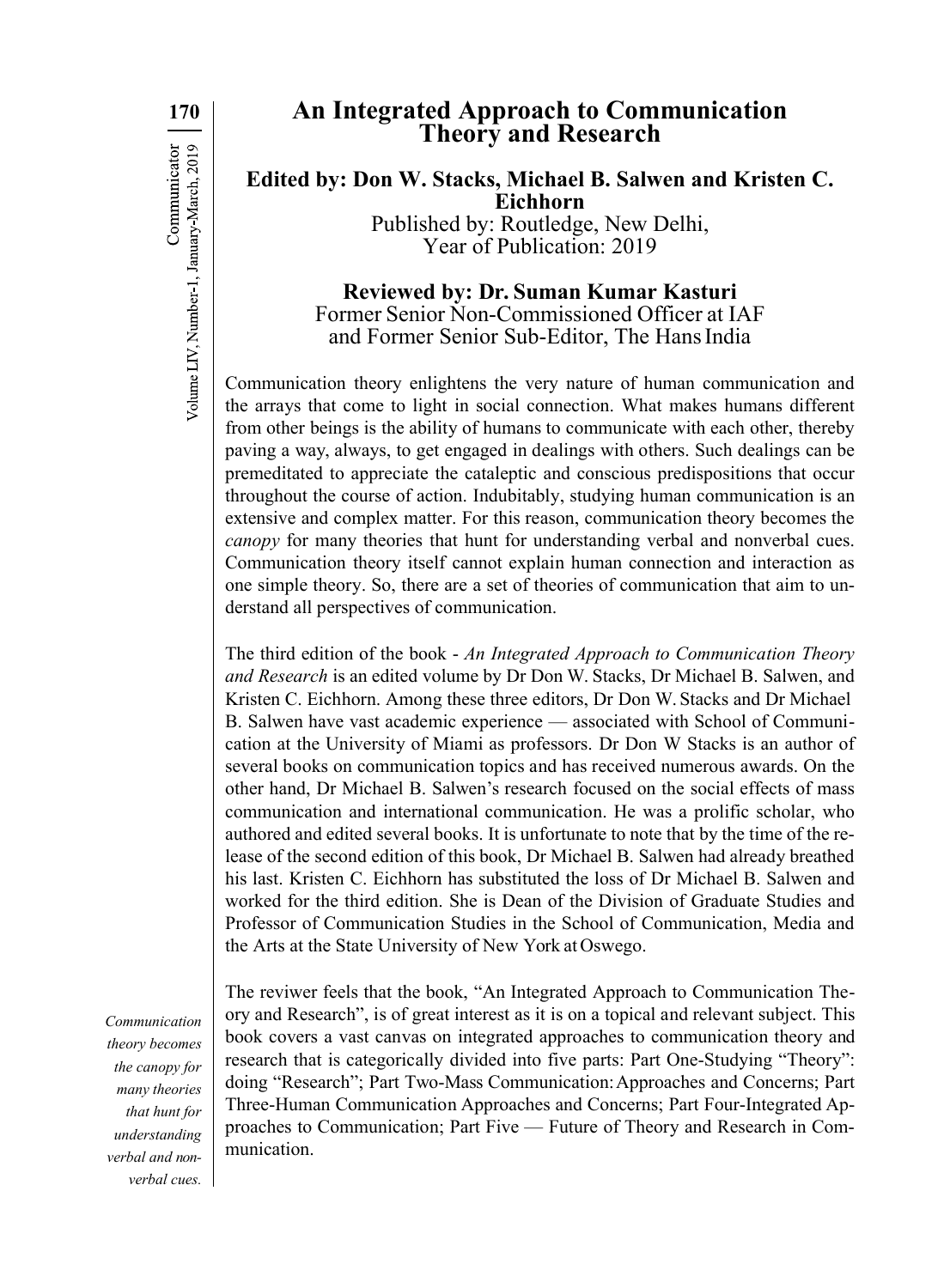**171** Communicator<br>Volume LIV, Number-1, January-March, 2019

In this setting, it is very pertinent to relate the definition of communication given by Berger & Chaffee (1987). According to them:

*Communication is a process of expression, interaction, and influence, in which the behaviour of humans or other complex organisms expresses psychological mechanisms, states, and traits and, through interaction with the similar expressions of other individuals, produces a range of cognitive, emotional, and behavioural effects* (Robert T. Craig & Heidi L. Muller, 2007: 82).

Further, according to Robert T. Craig, Communication Theory is a field comprising of seven traditions: rhetoric, semiotics, phenomenology, cybernetics, socio-psychology, socio cultural theory, and the critical approach (Ibid).

This edited volume provides an overview of communication theory and research, presenting theoretical coverage of the broad scope of communication study as well as integrating theory with research. To expound the incorporation, the expert contributors from various specialised areas have offered samples in the form of hypothetical studies, published studies, or unpublished research. It clearly brings out how theory and research are integrated into the specialised fields.

There is no second thought that this book is a complete book on communication theory and research, having many renowned academicians across the world, specialised in their areas of interest, as the contributors of chapters. The book is wellstructured and divided into five parts and forty chapters. Particularly, the third edition of this book focuses mainly on the three areas: rapidly changing technology, the 2016 US presidential election and the current political climate, and lastly, the blurring of mass communication and human communication.

One of the most interesting discussions of this book is that it examines the effect of such traditional theories as uses and gratifications and has readers' evaluation of their expectations in the age of dual screen usage. Besides, this book challenges our thought patterns around the fear of isolation and public opinion. Of the many topics that the book has covered, identity management in digital media environments has a special entreaty. One appealing aspect of this book is that, throughout this edition, authors discuss the sophistication of research methodologies and the challenges that future scholars may face surrounding measurement in a world of virtual reality and interactive media.

This edited volume interestingly presents new perspectives and research interests in examining agenda-setting theory by using the current political environment and the 2016 presidential election as the contextual elements. Also, the firstamendment to media credibility, privacy issues, and social movements such as #MeToo are thoroughly conversed. In this comprehensive volume, issues surrounding privacy, credibility, and developing interpersonal relationships are given due importance for the reason that social media platforms, mobile devices, and artificial intelligence are challenging our silos and push us toward a more integrated approach of understanding, Among various significant chapters such as *International Communication*, *Communication Ethics*, and *Feminist Theory*, at the heart of this book, *Diffusion of Innovations*, a vast topic in its brief version is offered in a separate chapter.

*Communication Theory is a field comprising of seven traditions: rhetoric, semiotics, phenomenology, cybernetics, socio-psychology, sociocultural theory, and the critical approach.*